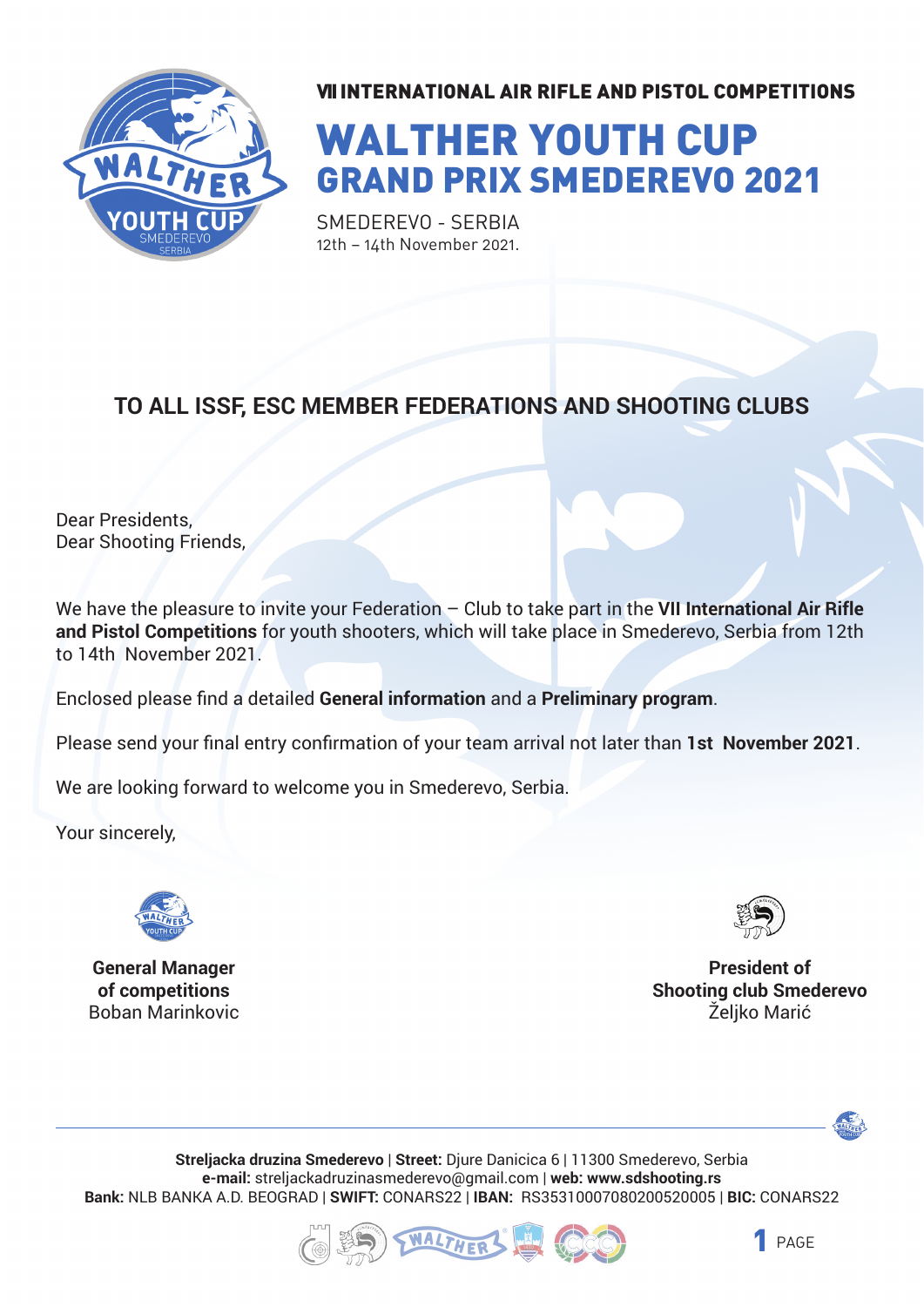

## GENERAL INFORMATIONS

Smederevo - Serbia 12th – 14th November 2021.

| Time:    | 12th to 14th of November 2021.                                                                                                                                                                                                                                                                                                                                                                                                                                                                                                                                                                                                                                                                                                                        |  |
|----------|-------------------------------------------------------------------------------------------------------------------------------------------------------------------------------------------------------------------------------------------------------------------------------------------------------------------------------------------------------------------------------------------------------------------------------------------------------------------------------------------------------------------------------------------------------------------------------------------------------------------------------------------------------------------------------------------------------------------------------------------------------|--|
| Place:   | Shooting range in Sport Hall in Smederevo, Djure Danicica 6, 11300<br>Smederevo, Serbia.                                                                                                                                                                                                                                                                                                                                                                                                                                                                                                                                                                                                                                                              |  |
| Rules:   | <b>ISSF</b>                                                                                                                                                                                                                                                                                                                                                                                                                                                                                                                                                                                                                                                                                                                                           |  |
| Targets: | 50 Sius Ascor                                                                                                                                                                                                                                                                                                                                                                                                                                                                                                                                                                                                                                                                                                                                         |  |
|          | Shooting events: 12.11.2021. - Air rifle and pistol juniors MIX category.                                                                                                                                                                                                                                                                                                                                                                                                                                                                                                                                                                                                                                                                             |  |
| Prizes:  | 13.11.2021. - Air rifle junior men and junior women rifle and pistol (teams and indi-<br>vidual)<br>- Category 16, 18 and 20 years.<br>14.11.2021. - Air rifle junior men and junior women rifle and pistol INDIVIDUAL<br>- Category 20 years.<br>The competition on 13.11.2021. is GRAND PRIX SMEDEREVO. The prizes for<br>the winners are medals and trophy (the first three teams will get a cup). No finals.<br>The competition on Friday 12.11.2021. and 14.11.2021. is WALTHER YOUTH<br><b>CUP.</b> (With finals)<br>Competition are sponsored by CARL WALTHER GmbH Sportwaffen.<br>The prizes for the winners are medals, trophy and special prizes from general<br>sponsor. One pistol LP500 and one rifle LG400 for results nearest of World |  |
|          | record in qualifications and more Walther product for medal winners.<br>LP-500                                                                                                                                                                                                                                                                                                                                                                                                                                                                                                                                                                                                                                                                        |  |

The Organizing Committee will arrange accommodation for all participating team. If they write that that in the final entry form. Acomodations:

**Streljacka druzina Smederevo** | **Street:** Djure Danicica 6 | 11300 Smederevo, Serbia **e-mail:** streljackadruzinasmederevo@gmail.com | **web: www.sdshooting.rs Bank:** NLB BANKA A.D. BEOGRAD | **SWIFT:** CONARS22 | **IBAN:** RS35310007080200520005 | **BIC:** CONARS22



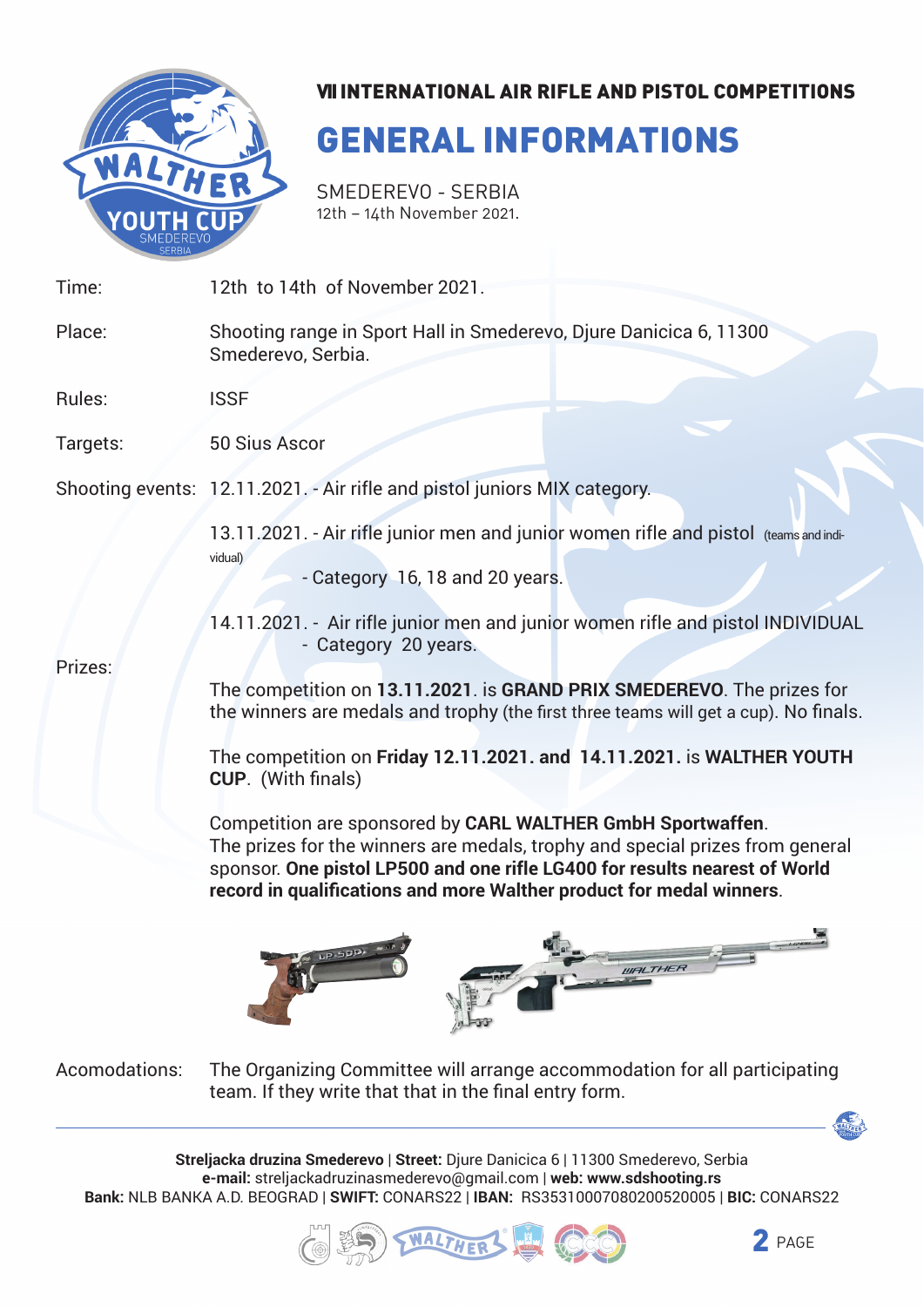

## GENERAL INFORMATIONS

SMEDEREVO - SERBIA 12th – 14th November 2021.

|                    | Single Room (only breakfast) per person / per night 50 €                                                                                                                                                                                                                                                                    |  |  |  |
|--------------------|-----------------------------------------------------------------------------------------------------------------------------------------------------------------------------------------------------------------------------------------------------------------------------------------------------------------------------|--|--|--|
|                    | Double/triple rooms (only breakfast) per person / per night 35 €<br>In restaurants near shooting range you can lunch for 10€                                                                                                                                                                                                |  |  |  |
|                    | Reservation must be done directly to the Organising Committee not later<br>than 01.11.2021. on the enclosed hotel form.                                                                                                                                                                                                     |  |  |  |
| Entry fees:        | 25 € per shooter - per event. 20 € per MIX TEAM.<br>The advantage of participation in the competition will have shooters who<br>will compete on both days of the competition and members of national<br>teams. Max capacity 240 Saturday, 200 Sunday.                                                                       |  |  |  |
| Finals entry fees: | To be sent before 01.11.2021. on e-mail:<br>streljackadruzinasmederevo@gmail.com                                                                                                                                                                                                                                            |  |  |  |
| Payment:           | Entry Fees and accommodations can be paid upon arrival to the Organising<br>Committee in cash only (euros) or on Smederevo shooting club bank ac-<br>count.                                                                                                                                                                 |  |  |  |
| Transportation:    | Please indicate by which means of transport you will arrive in Serbia.<br>The Organizing Committee will provide the transportation for all delegations<br>from airport "Nikola Tesla", to the shooting range.<br>Pick up service will be made at "Nikola Tesla", Belgrade to the shooting<br>range and back to the airport. |  |  |  |
|                    | The transportation from and to the airport "Nikola Tesla" will be charged 30€<br>per person.                                                                                                                                                                                                                                |  |  |  |
| Visa:              | Citizens of most European countries do not need entry visas for Serbia.                                                                                                                                                                                                                                                     |  |  |  |
| Border rules:      | When you come in Serbia on border you must to pay 30€ per 3 pistol or rifle.                                                                                                                                                                                                                                                |  |  |  |

**Streljacka druzina Smederevo** | **Street:** Djure Danicica 6 | 11300 Smederevo, Serbia **e-mail:** streljackadruzinasmederevo@gmail.com | **web: www.sdshooting.rs Bank:** NLB BANKA A.D. BEOGRAD | **SWIFT:** CONARS22 | **IBAN:** RS35310007080200520005 | **BIC:** CONARS22





MALTHER